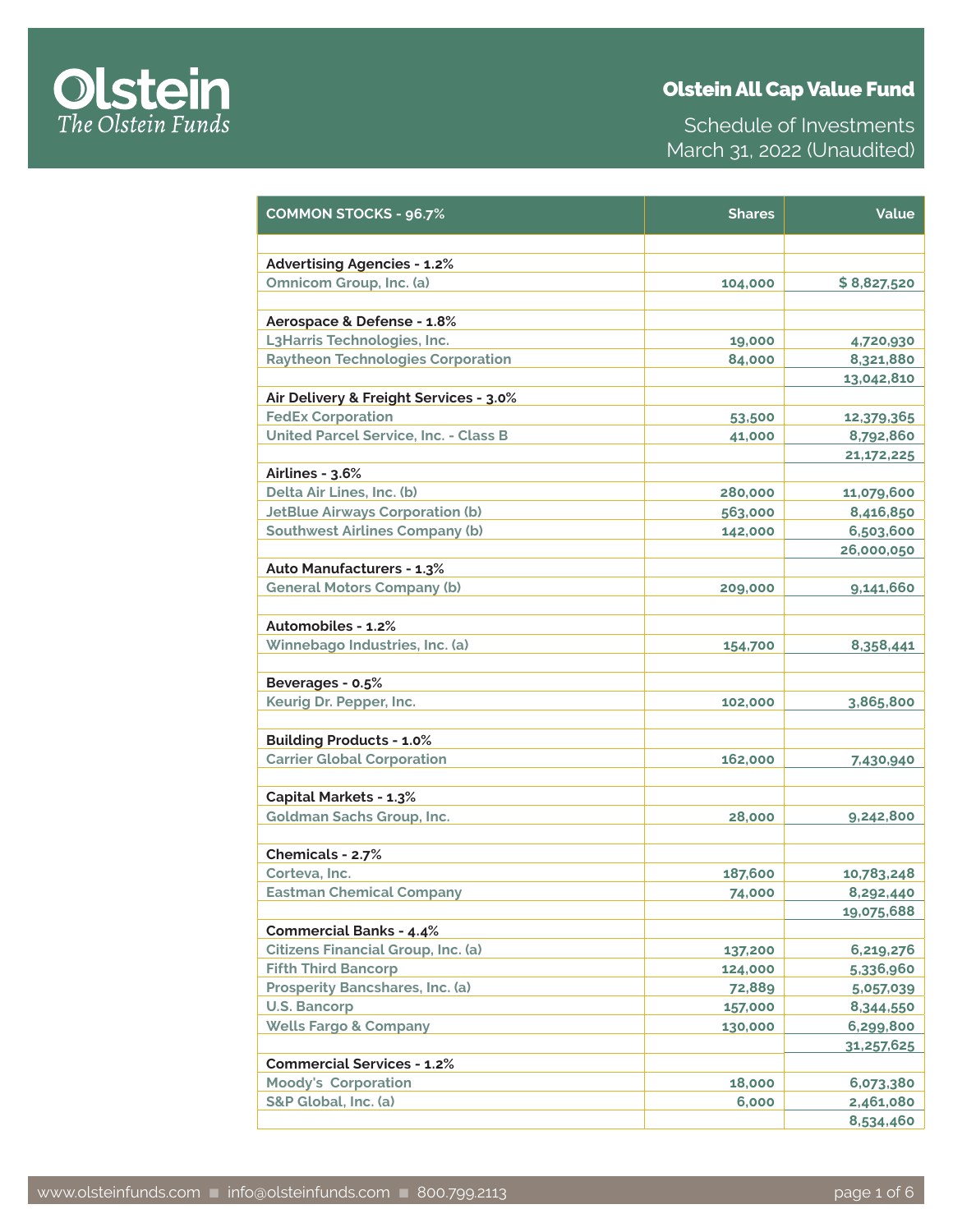

Schedule of Investments March 31, 2022 (Unaudited)

| <b>Commercial Services &amp; Supplies - 0.7%</b> |         |            |
|--------------------------------------------------|---------|------------|
| <b>ABM Industries, Inc.</b>                      | 100,897 | 4,645,298  |
|                                                  |         |            |
| <b>Communications Equipment - 1.7%</b>           |         |            |
| <b>Cisco Systems, Inc.</b>                       | 219,000 | 12,211,440 |
|                                                  |         |            |
| Computers - 1.8%                                 |         |            |
| Apple, Inc.                                      | 43,000  | 7,508,230  |
| <b>Western Digital Corporation (b)</b>           | 113,000 | 5,610,450  |
|                                                  |         | 13,118,680 |
| <b>Consumer Finance - 3.9%</b>                   |         |            |
| <b>American Express Company</b>                  | 28,000  | 5,236,000  |
| Equifax, Inc.                                    | 42,500  | 10,076,750 |
| MasterCard, Inc. - Class A                       | 16,500  | 5,896,770  |
| Visa, Inc. - Class A (a)                         | 30,500  | 6,763,985  |
|                                                  |         | 27,973,505 |
| <b>Containers &amp; Packaging - 1.4%</b>         |         |            |
| <b>WestRock Company</b>                          | 210,000 | 9,876,300  |
|                                                  |         |            |
| Distributors - 1.2%                              |         |            |
| <b>LKQ Corporation</b>                           | 182,000 | 8,264,620  |
|                                                  |         |            |
| <b>Diversified Financial Services - 2.3%</b>     |         |            |
| Berkshire Hathaway, Inc. - Class B (b)           | 11,000  | 3,882,010  |
| Invesco Ltd. (c)                                 | 530,000 | 12,221,800 |
|                                                  |         | 16,103,810 |
| E-Commerce - 1.3%                                |         |            |
| eBay, Inc.                                       | 165,000 | 9,447,900  |
|                                                  |         |            |
| <b>Electrical Equipment - 1.8%</b>               |         |            |
| Generac Holdings, Inc. (a)(b)                    | 44,000  | 13,079,440 |
|                                                  |         |            |
| Electronics - 1.0%                               |         |            |
| <b>Sensata Technologies Holding PLC (b)(c)</b>   | 141,150 | 7,177,478  |
|                                                  |         |            |
| <b>Energy Equipment &amp; Services - 0.7%</b>    |         |            |
| <b>Schlumberger Ltd. (c)</b>                     | 117,000 | 4,833,270  |
|                                                  |         |            |
| Food & Drug Retailers - 2.8%                     |         |            |
| <b>CVS Health Corporation</b>                    | 99,000  | 10,019,790 |
| <b>Walgreens Boots Alliance, Inc.</b>            | 215,000 | 9,625,550  |
|                                                  |         | 19,645,340 |
| Food Products - 0.6%                             |         |            |
| <b>Hormel Foods Corporation</b>                  | 85,000  | 4,380,900  |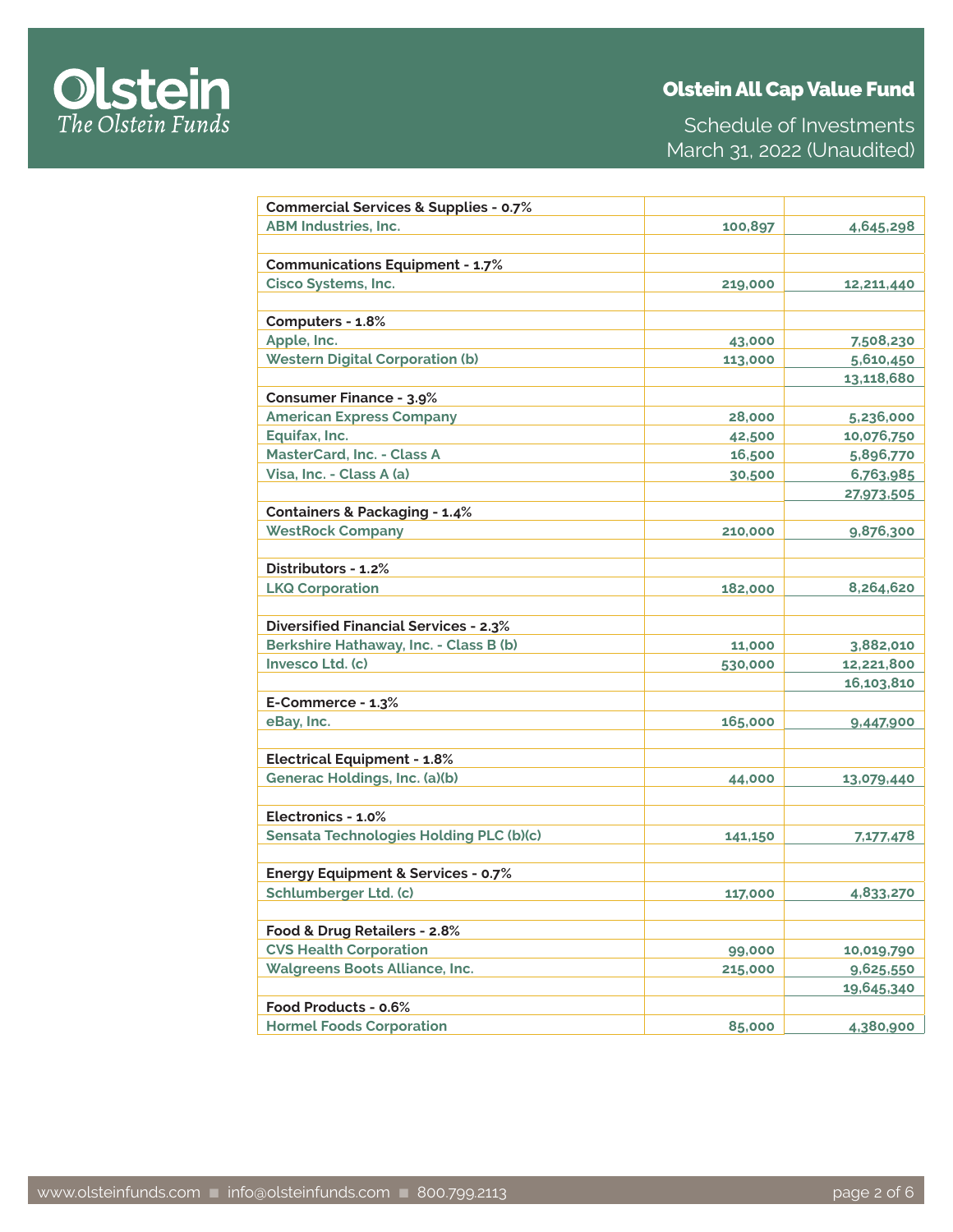

Schedule of Investments March 31, 2022 (Unaudited)

| Health Care Equipment & Supplies - 7.2%             |         |            |
|-----------------------------------------------------|---------|------------|
| <b>Baxter International, Inc.</b>                   | 127,000 | 9,847,580  |
| <b>Becton, Dickinson and Company</b>                | 45,000  | 11,970,000 |
| Hologic, Inc. (b)                                   | 109,000 | 8,373,380  |
| <b>Medtronic PLC (c)</b>                            | 101,000 | 11,205,950 |
| Zimmer Biomet Holdings, Inc.                        | 77,984  | 9,974,154  |
|                                                     |         | 51,371,064 |
| Health Care Providers & Services - 2.9%             |         |            |
| <b>Quest Diagnostics Inc.</b>                       | 75,000  | 10,264,500 |
| <b>UnitedHealth Group, Inc.</b>                     | 10,500  | 5,354,685  |
| <b>Universal Health Services, Inc. - Class B</b>    | 34,000  | 4,928,300  |
|                                                     |         | 20,547,485 |
| Hotels, Restaurants & Leisure - 2.2%                |         |            |
| <b>Booking Holdings, Inc. (b)</b>                   | 3,250   | 7,632,462  |
| <b>Denny's Corporation (b)</b>                      | 537,170 | 7,686,903  |
|                                                     |         | 15,319,365 |
| <b>Household Durables - 1.4%</b>                    |         |            |
| Mohawk Industries, Inc. (b)                         | 77,700  | 9,650,340  |
|                                                     |         |            |
| <b>Household Products - 2.0%</b>                    |         |            |
| <b>Kimberly-Clark Corporation</b>                   | 58,000  | 7,143,280  |
| Reynolds Consumer Products, Inc. (a)                | 252,050 | 7,395,147  |
|                                                     |         | 14,538,427 |
| <b>Industrial Equipment Wholesale - 1.4%</b>        |         |            |
| <b>WESCO International, Inc. (b)</b>                | 78,800  | 10,255,032 |
|                                                     |         |            |
| Insurance - $2.5%$                                  |         |            |
| Marsh & McLennan Companies, Inc.                    | 21,000  | 3,578,820  |
| <b>Travelers Companies, Inc.</b>                    | 32,000  | 5,847,360  |
| <b>Willis Towers Watson PLC (c)</b>                 | 37,000  | 8,740,140  |
|                                                     |         | 18,166,320 |
| <b>Interactive Media &amp; Services - 1.7%</b>      |         |            |
| Meta Platforms, Inc. - Class A (b)                  | 54,500  | 12,118,620 |
|                                                     |         |            |
| Internet Software & Services - 1.5%                 |         |            |
| Alphabet, Inc. - Class C (b)                        | 3,750   | 10,473,712 |
|                                                     |         |            |
| IT Services - 1.8%                                  |         |            |
| <b>Automatic Data Processing, Inc.</b>              | 16,000  | 3,640,640  |
| <b>Fidelity National Information Services, Inc.</b> | 93,700  | 9,409,354  |
|                                                     |         | 13,049,994 |
| Machinery - 3.9%                                    |         |            |
| Cummins, Inc.                                       | 47,500  | 9,742,725  |
| <b>Fortive Corporation</b>                          | 60,059  | 3,659,395  |
| <b>Stanley Black &amp; Decker, Inc.</b>             | 68,000  | 9,505,720  |
| <b>Timken Company</b>                               | 86,650  | 5,259,655  |
|                                                     |         | 28,167,495 |
| Materials - 0.7%                                    |         |            |
| <b>Axalta Coating Systems Ltd. (b)(c)</b>           | 205,750 | 5,057,335  |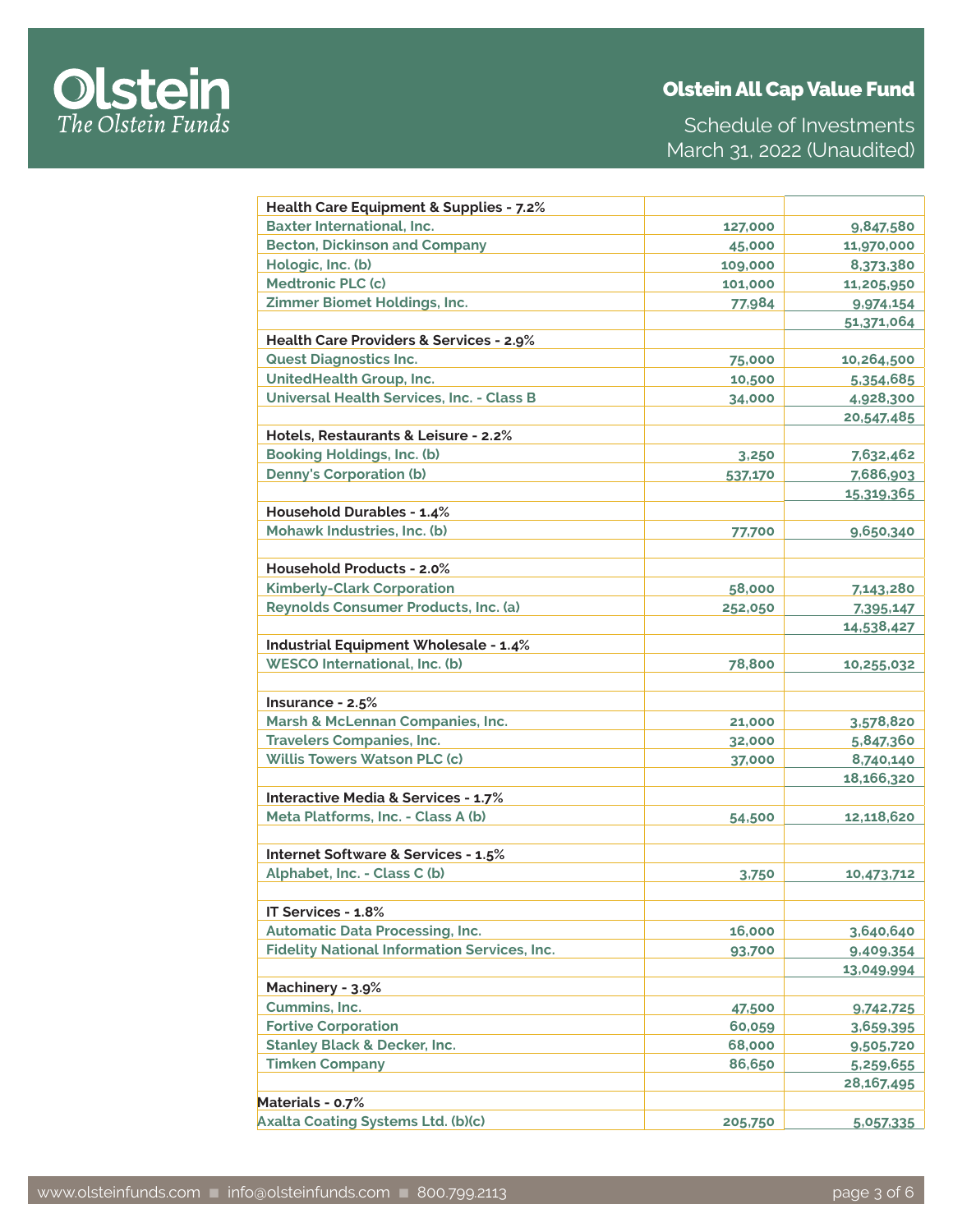

Schedule of Investments March 31, 2022 (Unaudited)

| <b>Media - 5.8%</b>                             |               |                        |
|-------------------------------------------------|---------------|------------------------|
| <b>Comcast Corporation - Class A</b>            | 195,000       | 9,129,900              |
| Discovery, Inc. - Class C (a)(b)                | 499,000       | 12,460,030             |
| Paramount Global (a)                            | 246,000       | 9,301,260              |
| <b>Walt Disney Company (b)</b>                  | 79,000        | 10,835,640             |
|                                                 |               | 41,726,830             |
| Multiline Retail - 0.5%                         |               |                        |
| Dollar Tree, Inc. (b)                           | 24,000        | 3,843,600              |
|                                                 |               |                        |
| <b>Pharmaceuticals - 1.8%</b>                   |               |                        |
| <b>Johnson &amp; Johnson</b>                    | 71,000        | 12,583,330             |
|                                                 |               |                        |
| Real Estate Management & Development - 2.9%     |               |                        |
| CBRE Group, Inc. - Class A (b)                  | 77,000        | 7,047,040              |
| Cushman & Wakefield PLC (b)(c)                  | 193,600       | 3,970,736              |
| <b>Jones Lang LaSalle, Inc. (b)</b>             | 40,300        | 9,650,238              |
|                                                 |               | 20,668,014             |
| Restaurants - 2.9%                              |               |                        |
| Cracker Barrel Old Country Store, Inc. (a)      | 65,000        | 7,717,450              |
| Dine Brands Global, Inc. (a)                    | 119,850       | 9,342,307              |
| <b>McDonald's Corporation</b>                   | 15,000        | 3,709,200              |
|                                                 |               | 20,768,957             |
| Semiconductors & Semiconductor Equipment - 3.7% |               |                        |
| <b>Intel Corporation</b>                        | 265,000       | 13,133,400             |
| Kulicke and Soffa Industries, Inc. (a)          | 140,900       | 7,893,218              |
| <b>Texas Instruments, Inc.</b>                  | 29,000        | 5,320,920              |
|                                                 |               | 26,347,538             |
| Software - 3.1%                                 |               |                        |
| <b>Microsoft Corporation</b>                    | 18,500        |                        |
| <b>Oracle Corporation</b>                       |               | 5,703,735<br>7,611,160 |
| SS&C Technologies Holdings, Inc.                | 92,000        |                        |
|                                                 | 113,000       | 8,477,260              |
|                                                 |               | 21,792,155             |
| Telecommunications - 1.4%                       |               |                        |
| Corning, Inc.                                   | 267,000       | 9,854,970              |
|                                                 |               |                        |
| Textiles, Apparel & Luxury Goods - 1.0%         |               |                        |
| Tapestry, Inc.                                  | 186,000       | 6,909,900              |
|                                                 |               |                        |
| TOTAL COMMON STOCKS (Cost \$561,123,353)        |               | 689,918,483            |
|                                                 |               |                        |
| <b>SHORT-TERM INVESTMENT - 3.3%</b>             | <b>Shares</b> | Value                  |
| <b>Money Market Deposit Account - 3.3%</b>      |               |                        |
| U.S. Bank N.A., 0.10% (d)                       |               |                        |
| <b>Total Money Market Deposit Account</b>       | 23,876,917    | 23,876,917             |
| TOTAL SHORT-TERM INVESTMENT (Cost \$23,876,917) |               | 23,876,917             |
|                                                 |               |                        |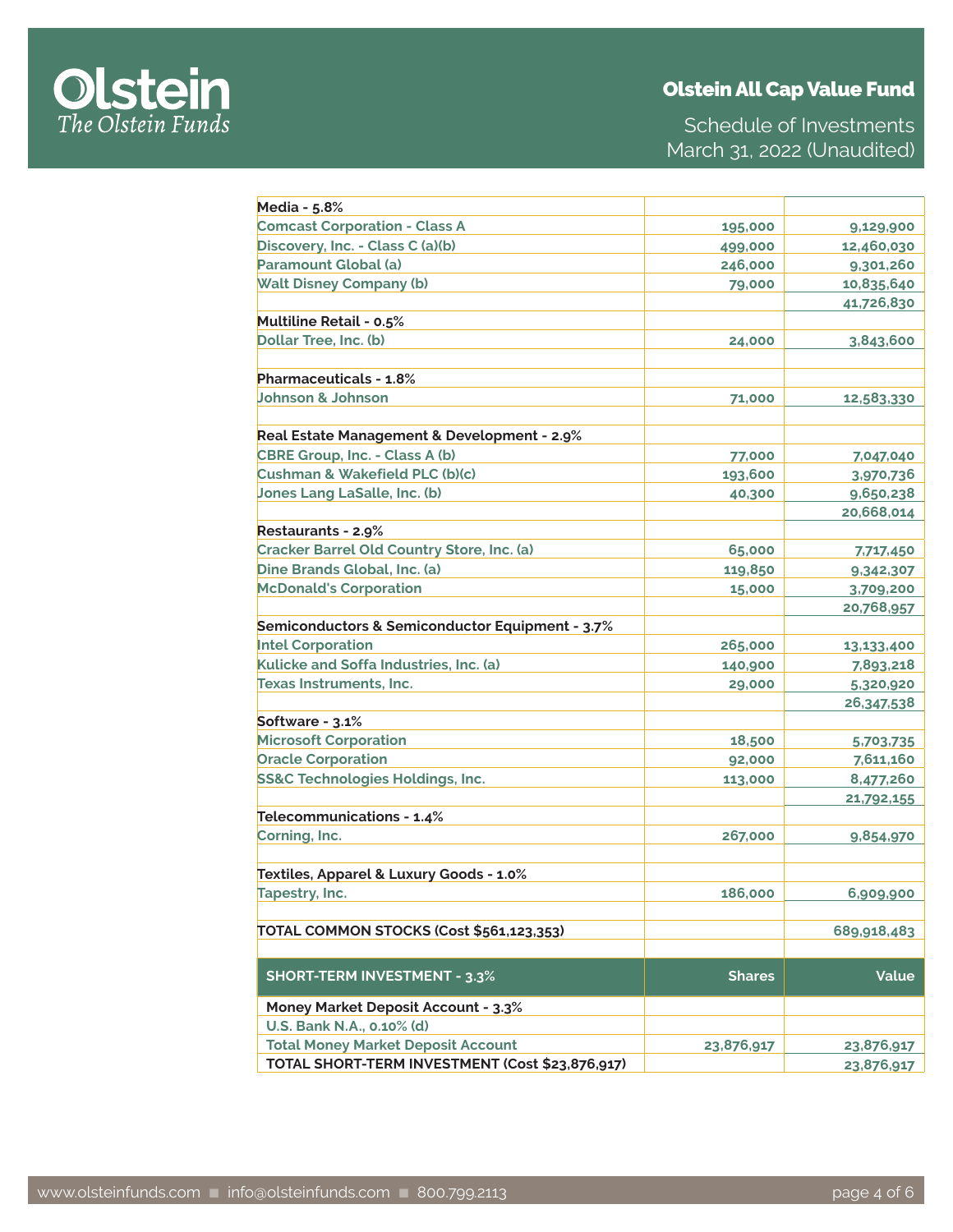

Schedule of Investments March 31, 2022 (Unaudited)

| <b>INVESTMENTS PURCHASED WITH THE CASH</b><br><b>PROCEEDS FROM SECURITIES LENDING - 11.6%</b>               |            |               |
|-------------------------------------------------------------------------------------------------------------|------------|---------------|
| <b>Investment Company - 11.6%</b>                                                                           |            |               |
| Mount Vernon Liquid Assets Portfolio, LLC, 0.41% (e)                                                        |            |               |
| <b>Total Investment Company</b>                                                                             | 82,773,741 | 82,773,741    |
|                                                                                                             |            |               |
| TOTAL INVESTMENTS PURCHASED WITH THE CASH<br><b>PROCEEDS FROM SECURITIES LENDING</b><br>(Cost \$82,773,741) |            | 82,773,741    |
| <b>TOTAL INVESTMENTS - 111.6%</b>                                                                           |            |               |
| (Cost \$667,774,011)                                                                                        |            | 796,569,141   |
| LIABILITIES IN EXCESS OF OTHER ASSETS - (11.6)%                                                             |            | (82,722,329)  |
| TOTAL NET ASSETS - 100.0%                                                                                   |            | \$713,846,812 |

### **PLC- Public Limited Company**

- (a) All or a portion of this security was out on loan at March 31, 2022. Total loaned securities had a value of \$79,604,792 at March 31, 2022.
- (b )Non-income producing security.
- (c) U.S. Dollar-denominated foreign security.
- (d) The Money Market Deposit Account (the "MMDA") is a short-term investment vehicle in which the Fund holds cash balances. The MMDA will bear interest at a variable rate that is determined based on conditions and may change daily and by any amount. The rate shown is as of March 31, 2022.
- (e) The rate quoted is the annualized seven-day yield for the Fund as of March 31, 2022.

#### **Summary of Fair Value Exposure**

The Fund has adopted authoritative fair value accounting standards which establish an authoritative definition of fair value and set out a hierarchy for measuring fair value. These standards require additional disclosures about the various inputs and valuation techniques used to develop the measurements of fair value, a discussion in changes in valuation techniques and related inputs during the period and expanded disclosure of valuation Levels for major security types. These inputs are summarized in the three broad Levels listed below:

Level 1 — Unadjusted quoted prices in active markets for identical assets or liabilities that the Fund has the ability to access.

Level 2 — Observable inputs other than quoted prices included in Level 1 that are observable for the asset or liability, either directly or indirectly. These inputs may include quoted prices for the identical instrument on an inactive market, prices for similar instruments, interest rates, prepayment speeds, credit risk, yield curves, default rates and similar data.

Level 3 — Unobservable inputs for the asset or liability, to the extent relevant observable inputs are not available, representing the Fund's own assumptions about the assumptions a market participant would use in valuing the asset or liability, and would be based on the best information available.

The inputs or methodology used for valuing securities are not an indication of the risk associated with investing in those securities.